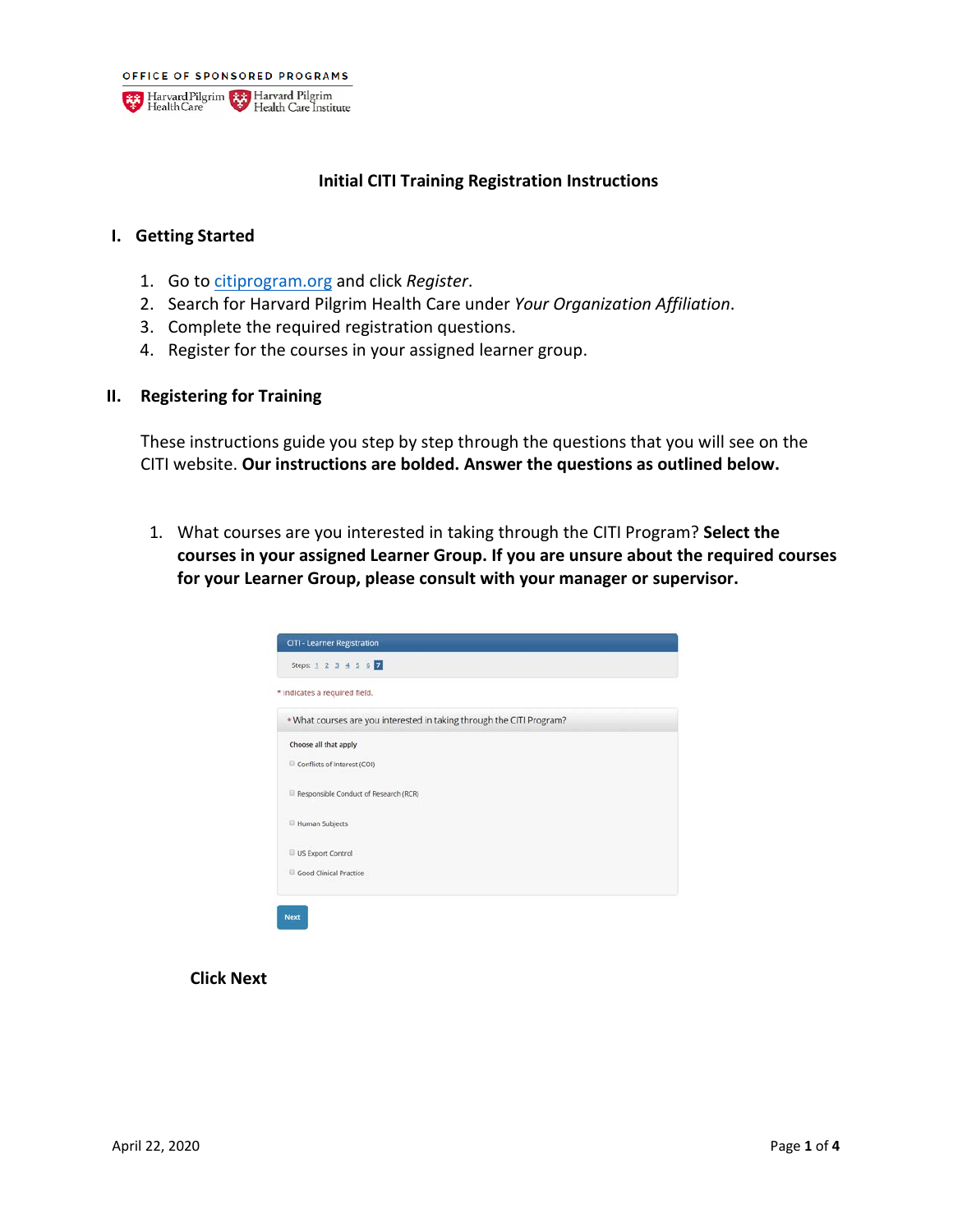2. Are you here today to take the basic or refresher course? **Select Option 1**

| * indicates a required field. |                                                                                                                     |
|-------------------------------|---------------------------------------------------------------------------------------------------------------------|
|                               |                                                                                                                     |
|                               | * Are you here today to take the basic or refresher course?                                                         |
| Choose one answer             |                                                                                                                     |
|                               | If this is your first time taking a CITI Human Subject courses at Harvard Pilgrim Health Care you will need a Basic |
| Course                        |                                                                                                                     |
|                               | If you have previously completed a CITI Human Subjects course at Harvard Pilgrim Health Care, you can take a        |
| Refresher Course              |                                                                                                                     |

#### **Click Next**

3. **Answer the next set of questions based on your Learner Group. If you are unsure about your Learner Group Assignment, please consult with your manager or supervisor.**



**Click Next**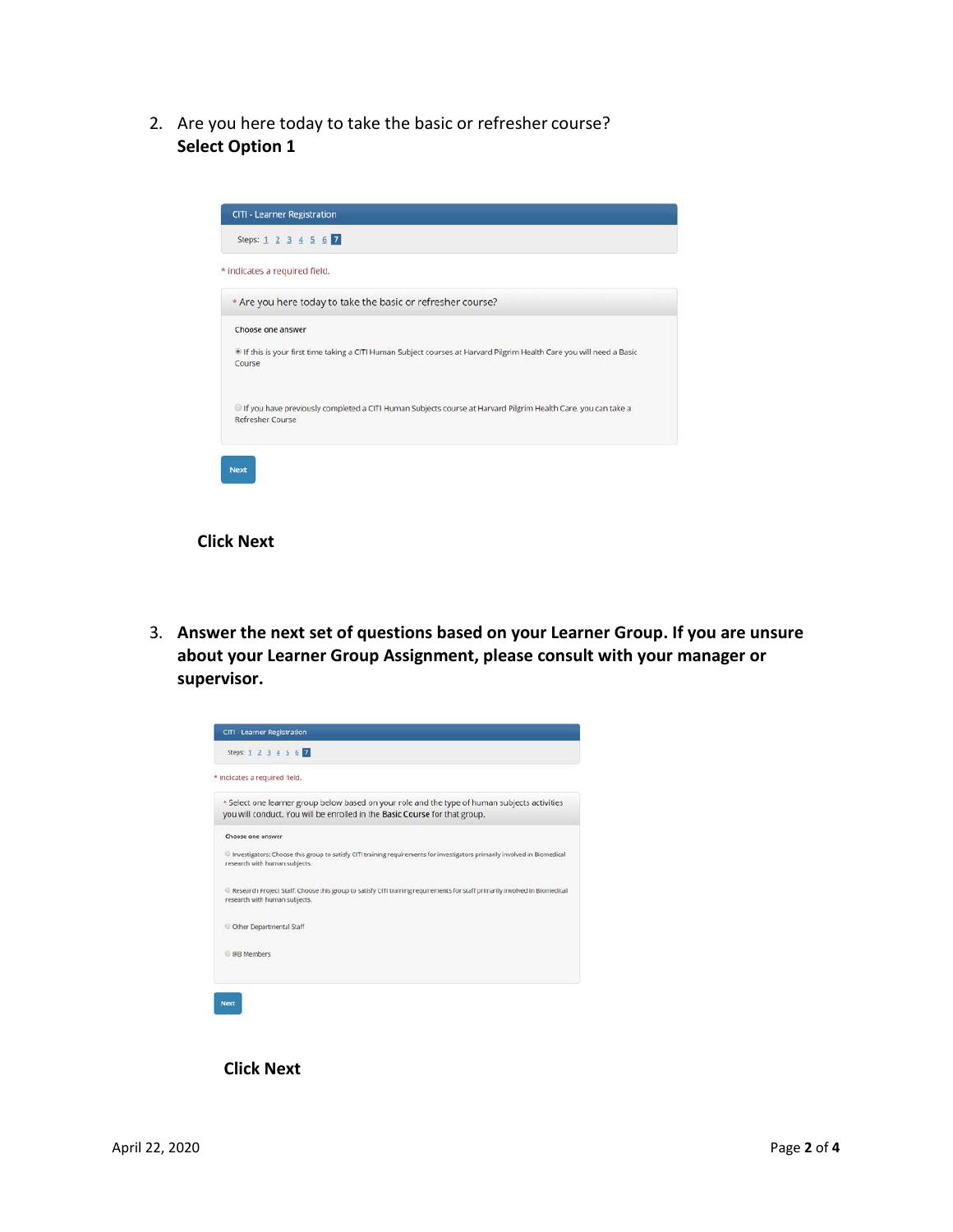4. **Click Finalize Registration.**

**CITI - Learner Registration** 

Welcome to the CITI Program. Your registration with Harvard Pilgrim Health Care is complete.

**Finalize Registration** 

5. **You are registered! Click view courses to begin your training.**

Your registration has been completed successfully.

# **Institutional Courses**

Institutional Courses are available to learners who have an affiliation with one or more subscribing institutions. If an institution with which you are affiliated is not listed, you may want to add an affiliation. If you are no longer associated with a listed institution, you may want to remove an affiliation.